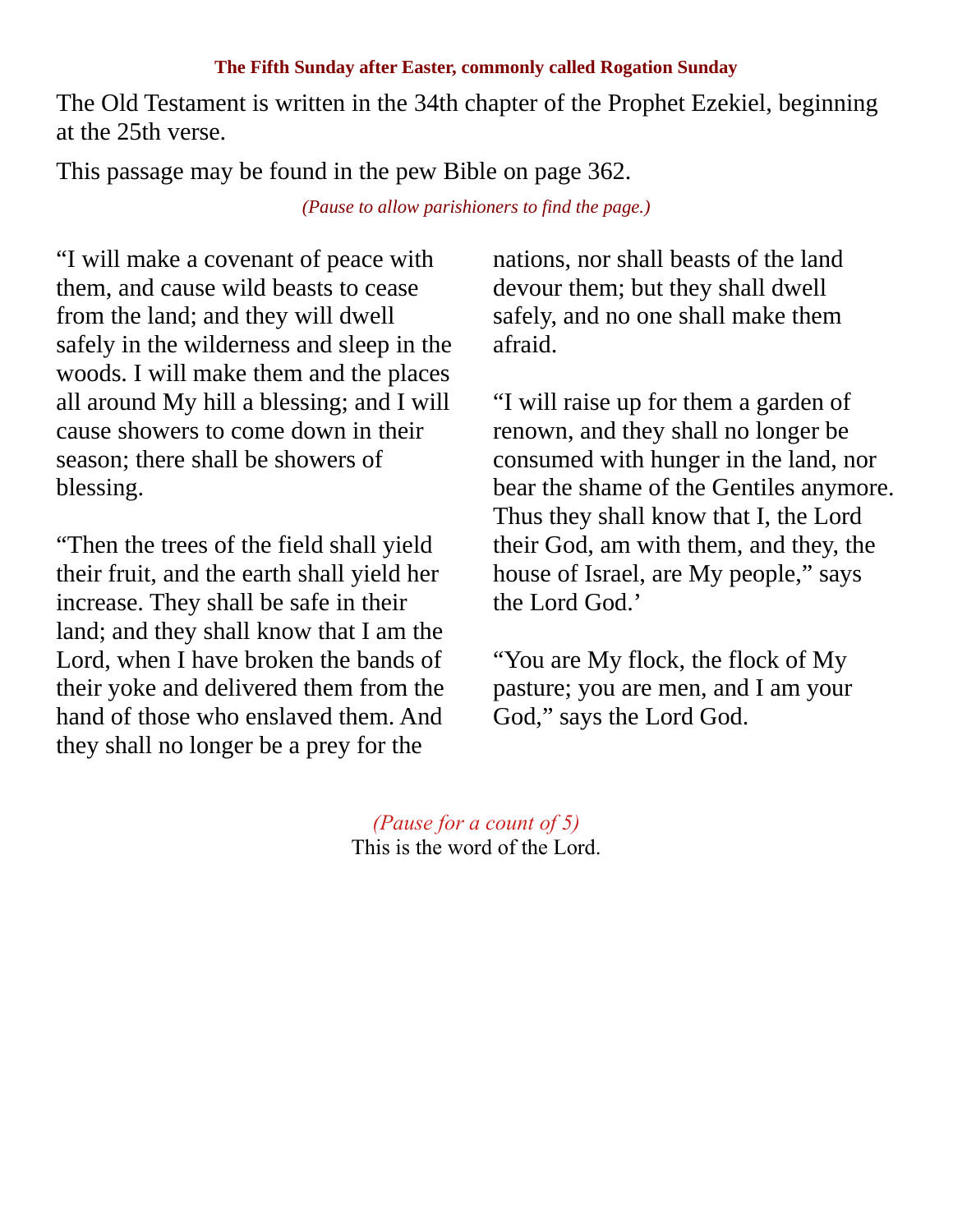## **The Fifth Sunday after Easter, commonly called Rogation Sunday Psalm 65**

1 THOU, O God, art praised in Sion; \* and unto thee shall the vow be performed in Jerusalem.

2 Thou that hearest the prayer, \* unto thee shall all flesh come.

3 My misdeeds prevail against me: \* O be thou merciful unto our sins.

4 Blessed is the man whom thou choosest, and receivest unto thee: \* he shall dwell in thy court, and shall be satisfied with the pleasures of thy house, even of thy holy temple.

5 Thou shalt show us wonderful things in thy righteousness, O God of our salvation; \* thou that art the hope of all the ends of the earth, and of them that remain in the broad sea.

6 Who in his strength setteth fast the mountains, \* and is girded about with power.

7 Who stilleth the raging of the sea, \* and the noise of his waves, and the madness of the peoples.

8 They also that dwell in the uttermost parts of the earth shall be afraid at thy tokens, \* thou that makest the out-goings of the morning and evening to praise thee.

9 Thou visitest the earth, and blessest it; \* thou makest it very plenteous.

10 The river of God is full of water: \* thou preparest their corn, for so thou providest for the earth.

11 Thou waterest her furrows; thou sendest rain into the little valleys thereof; \* thou makest it soft with the drops of rain, and blessest the increase of it.

12 Thou crownest the year with thy goodness; \* and thy clouds drop fatness.

13 They shall drop upon the dwellings of the wilderness; \* and the little hills shall rejoice on every side.

14 The folds shall be full of sheep; \* the valleys also shall stand so thick with corn, that they shall laugh and sing.

*Glory be…*